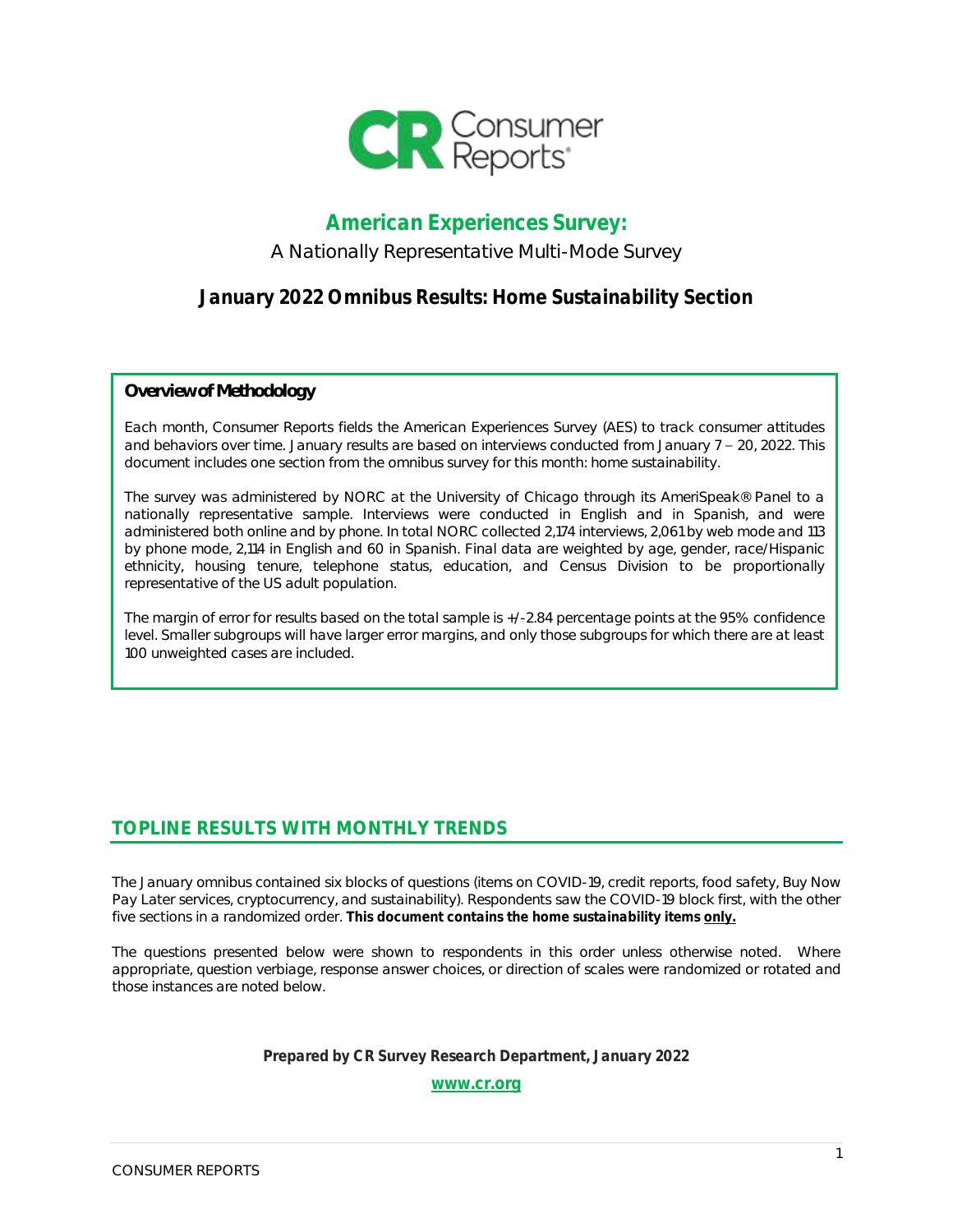### **HOME SUSTAINABILITY**

 $\blacksquare$ 

NOTE: THE ORDER OF SUSTAIN1 AND SUSTAIN2 WAS RANDOMIZED.

SUSTAIN1. [RANDOMIZE 'AGREE' AND 'DISAGREE' IN QUESTION STEM; ROTATE RESPONSE OPTIONS TO *MATCH. RANDOMIZE ORDER OF ITEMS.]*

| To what extent do you agree or disagree with each of the following statements?            |                |
|-------------------------------------------------------------------------------------------|----------------|
|                                                                                           |                |
|                                                                                           | <b>Total</b>   |
|                                                                                           | %              |
|                                                                                           |                |
| There is not much that any one individual can do about the environment                    |                |
| Strongly agree                                                                            | 6              |
| Agree                                                                                     | 15             |
| Neither agree nor disagree                                                                | 21             |
| Disagree                                                                                  | 43             |
| Strongly disagree                                                                         | 15             |
| <b>Base: All respondents</b>                                                              | 2,169          |
| The conservation efforts of one person are useless if other people don't conserve as well |                |
| Strongly agree                                                                            | 11             |
| Agree                                                                                     | 26             |
| Neither agree nor disagree                                                                | 26             |
| Disagree                                                                                  | 29             |
| Strongly disagree                                                                         | 7              |
| <b>Base: All respondents</b>                                                              | 2,166          |
| I feel that my actions can help protect the environment                                   | Total          |
| Strongly agree                                                                            | 17             |
| Agree                                                                                     | 55             |
| Neither agree nor disagree                                                                | 21             |
| Disagree                                                                                  | 5              |
| Strongly disagree                                                                         | $\overline{2}$ |
| <b>Base: All respondents</b>                                                              | 2,166          |
| When I buy products for my home, I try to consider how they will affect the environment   |                |
| Strongly agree                                                                            | 12             |
| Agree                                                                                     | 38             |
| Neither agree nor disagree                                                                | 33             |
| Disagree                                                                                  | 12             |
| Strongly disagree                                                                         | $\overline{4}$ |
| <b>Base: All respondents</b>                                                              | 2,166          |

h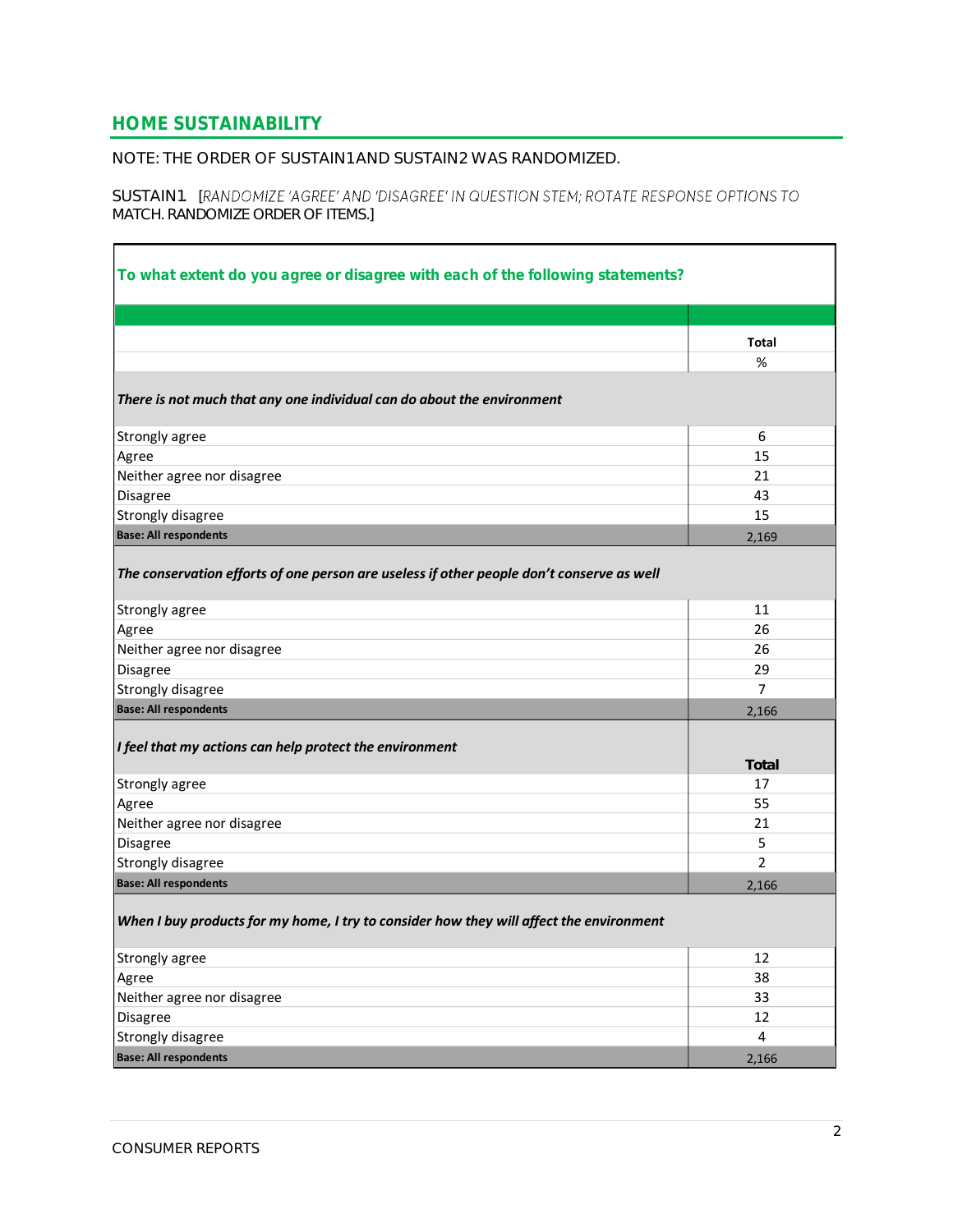#### SUSTAIN1. *[CONTINUED.]*

| I feel that actions I take have a meaningful impact on the environment |       |
|------------------------------------------------------------------------|-------|
| Strongly agree                                                         | 14    |
| Agree                                                                  | 47    |
| Neither agree nor disagree                                             | 29    |
| Disagree                                                               | 8     |
| Strongly disagree                                                      |       |
| <b>Base: All respondents</b>                                           | 2,169 |

#### SUSTAIN2. *[RANDOMIZE ITEM ORDER; ROTATE RESPONSE SCALE.]*

| How responsible, if at all, do you think each of the following groups should be for protecting the<br>planet? |              |
|---------------------------------------------------------------------------------------------------------------|--------------|
|                                                                                                               |              |
|                                                                                                               | <b>Total</b> |
|                                                                                                               | %            |
| <b>Individual people</b>                                                                                      |              |
| Completely responsible                                                                                        | 26           |
| Mostly responsible                                                                                            | 30           |
| Somewhat responsible                                                                                          | 34           |
| Slightly responsible                                                                                          | 8            |
| Not at all responsible                                                                                        | 2            |
| <b>Base: All respondents</b>                                                                                  | 2,163        |
| <b>Private businesses/corporations</b>                                                                        | Total        |
| Completely responsible                                                                                        | 30           |
| Mostly responsible                                                                                            | 32           |
| Somewhat responsible                                                                                          | 29           |
| Slightly responsible                                                                                          | 6            |
| Not at all responsible                                                                                        | 3            |
| <b>Base: All respondents</b>                                                                                  | 2,162        |

### SUSTAIN2. *[CONTINUED.]*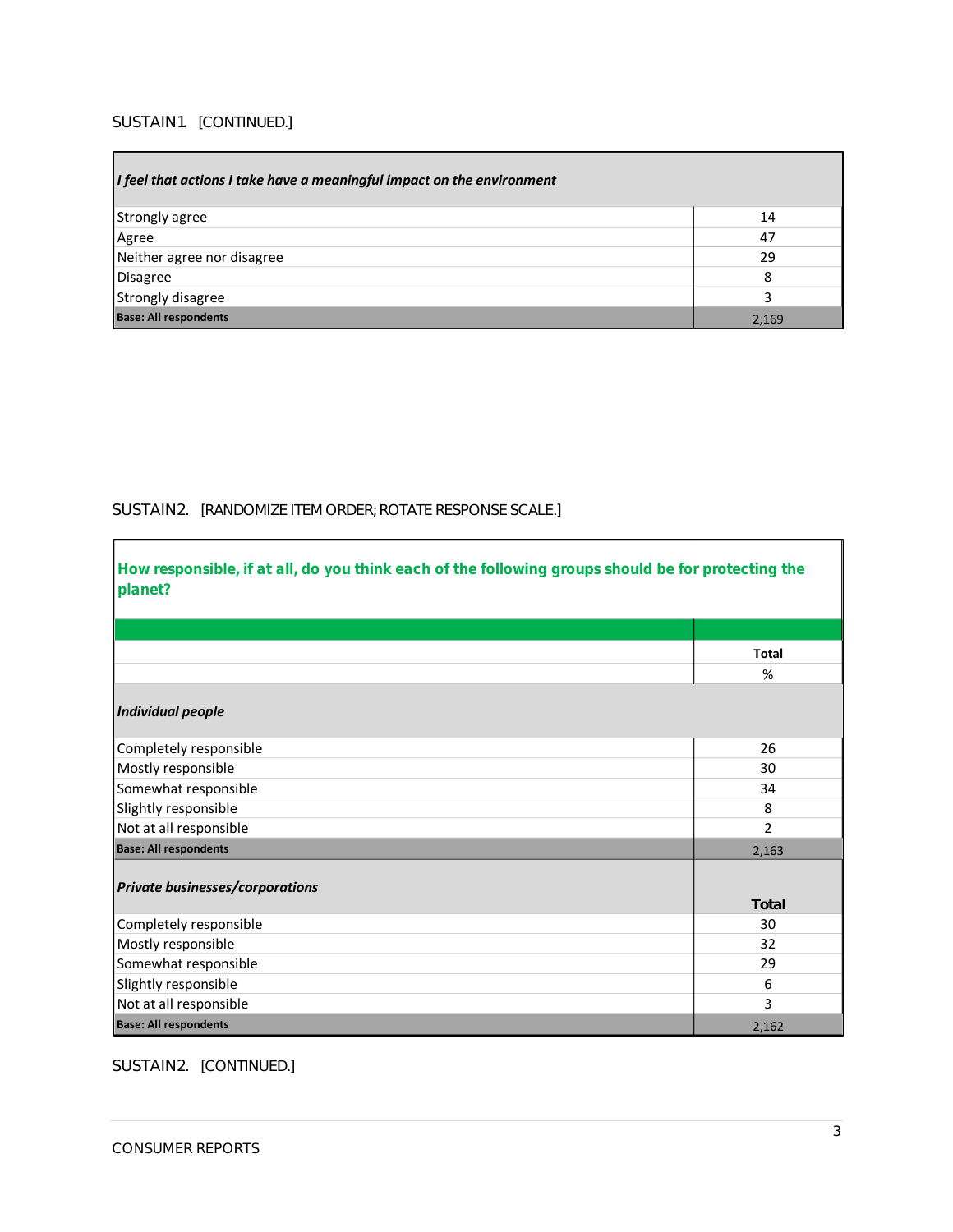| <b>Governments</b>           |       |
|------------------------------|-------|
| Completely responsible       | 37    |
| Mostly responsible           | 34    |
| Somewhat responsible         | 21    |
| Slightly responsible         |       |
| Not at all responsible       |       |
| <b>Base: All respondents</b> | 2,163 |

SUSTAIN3. *[RANDOMIZE ACROSS TOGETHER IN THAT ORDER. ROTATE RESPONSE SCALE .]*

| Assuming you have the opportunity to, how often, if ever, do you do each of the following activities?       |              |
|-------------------------------------------------------------------------------------------------------------|--------------|
|                                                                                                             |              |
|                                                                                                             | <b>Total</b> |
|                                                                                                             | %            |
| Avoid purchasing certain kinds of products because the packaging is excessive or<br>environmentally harmful |              |
| Always                                                                                                      | 5            |
| Often                                                                                                       | 17           |
| Sometimes                                                                                                   | 39           |
| Rarely                                                                                                      | 22           |
| <b>Never</b>                                                                                                | 13           |
| Not applicable; I never have an opportunity to do this                                                      | 4            |
| <b>Base: All respondents</b>                                                                                | 2,164        |
| Avoid purchasing certain kinds of products because the product itself is environmentally<br>harmful         | Total        |
| Always                                                                                                      | 11           |
| Often                                                                                                       | 26           |
| Sometimes                                                                                                   | 34           |
| Rarely                                                                                                      | 16           |
| <b>Never</b>                                                                                                | 9            |
| Not applicable; I never have an opportunity to do this                                                      | 3            |
| <b>Base: All respondents</b>                                                                                | 2,162        |

SUSTAIN3. *[CONTINUED.]*

Г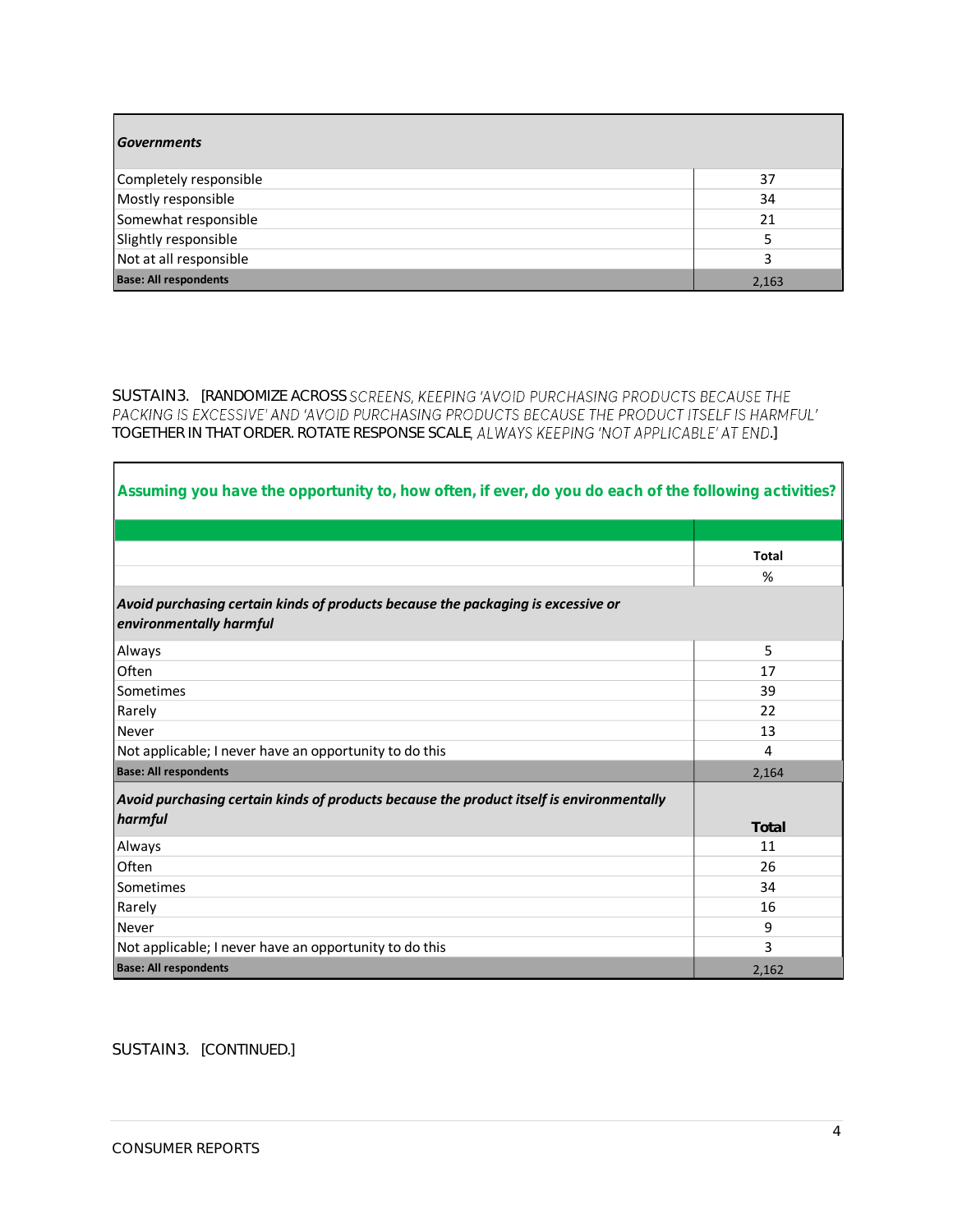| Recycle used cans, bottles, or paper                                                                                |                |
|---------------------------------------------------------------------------------------------------------------------|----------------|
|                                                                                                                     | Total          |
| Always                                                                                                              | 49             |
| Often                                                                                                               | 21             |
| Sometimes                                                                                                           | 15             |
| Rarely                                                                                                              | 8              |
| Never                                                                                                               | 4              |
| Not applicable; I never have an opportunity to do this                                                              | 3              |
| <b>Base: All respondents</b>                                                                                        | 2,169          |
| Use public transportation, walk, or ride a bike, scooter, etc. rather than drive                                    | Total          |
| Always                                                                                                              | 5              |
| Often                                                                                                               | 11             |
| Sometimes                                                                                                           | 25             |
| Rarely                                                                                                              | 27             |
| Never                                                                                                               | 23             |
| Not applicable; I never have an opportunity to do this                                                              | 10             |
| <b>Base: All respondents</b>                                                                                        | 2,163          |
| Buy a product because the label or advertising said it was environmentally safe                                     |                |
|                                                                                                                     | Total          |
| Always                                                                                                              | 5              |
| Often                                                                                                               | 24             |
| Sometimes                                                                                                           | 43             |
| Rarely                                                                                                              | 16             |
| Never                                                                                                               | 9              |
| Not applicable; I never have an opportunity to do this                                                              | $\overline{2}$ |
| <b>Base: All respondents</b>                                                                                        | 2,165          |
| Buy a product because the label or advertising said it was made out of recycled or<br>sustainably produced material |                |
|                                                                                                                     | Total          |
| Always                                                                                                              | 5              |
| Often                                                                                                               | 24             |
| Sometimes                                                                                                           | 43             |
| Rarely                                                                                                              | 17             |
| Never                                                                                                               | 10             |
| Not applicable; I never have an opportunity to do this                                                              | $\overline{2}$ |
| <b>Base: All respondents</b>                                                                                        | 2,165          |
| Compost food waste                                                                                                  | Total          |
| Always                                                                                                              | 11             |
| Often                                                                                                               | 10             |
| Sometimes                                                                                                           | 17             |
| Rarely                                                                                                              | 17             |
| Never                                                                                                               | 33             |
| Not applicable; I never have an opportunity to do this                                                              | 12             |
| <b>Base: All respondents</b>                                                                                        | 2,163          |

SUSTAIN4 . *[RANDOMIZE*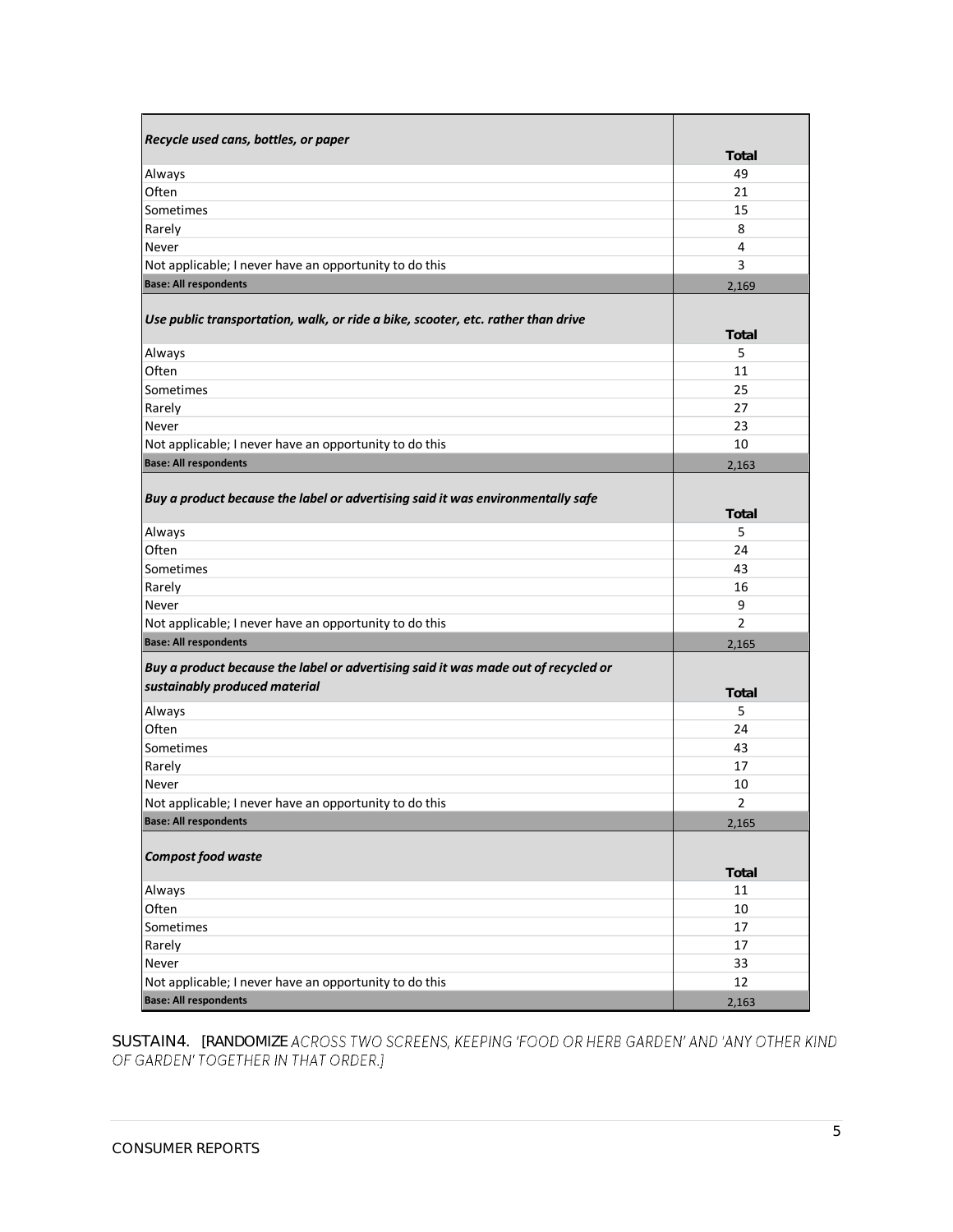| Which, if any, of the following changes have you made in the past year? |       |
|-------------------------------------------------------------------------|-------|
|                                                                         |       |
|                                                                         | Total |
|                                                                         | %     |
| <b>Began composting</b>                                                 |       |
| Yes, I made this change in the past year                                | 5     |
| I had already done this prior to the past year                          | 28    |
| I have never done this                                                  | 66    |
| <b>Base: All respondents</b>                                            | 2,154 |
| <b>Installed solar panels</b>                                           |       |
| Yes, I made this change in the past year                                | 2     |
| I had already done this prior to the past year                          | 7     |
| I have never done this                                                  | 91    |
| <b>Base: All respondents</b>                                            | 2,158 |
| Started a food or herb garden                                           | Total |
| Yes, I made this change in the past year                                | 9     |
| I had already done this prior to the past year                          | 37    |
| I have never done this                                                  | 53    |
| <b>Base: All respondents</b>                                            | 2,160 |
| Started any other kind of garden                                        |       |
| Yes, I made this change in the past year                                | 9     |
| I had already done this prior to the past year                          | 42    |
| I have never done this                                                  | 50    |
| <b>Base: All respondents</b>                                            | 2,153 |
| Installed an electric vehicle charger                                   | Total |
| Yes, I made this change in the past year                                | з     |
| I had already done this prior to the past year                          | 4     |
| I have never done this                                                  | 93    |
| <b>Base: All respondents</b>                                            | 2,156 |
| <b>Installed LED lightbulbs</b>                                         |       |
| Yes, I made this change in the past year                                | 25    |
| I had already done this prior to the past year                          | 62    |
| I have never done this                                                  | 13    |
| <b>Base: All respondents</b>                                            | 2,160 |

#### SUSTAIN4 . *[CONTINUED.]*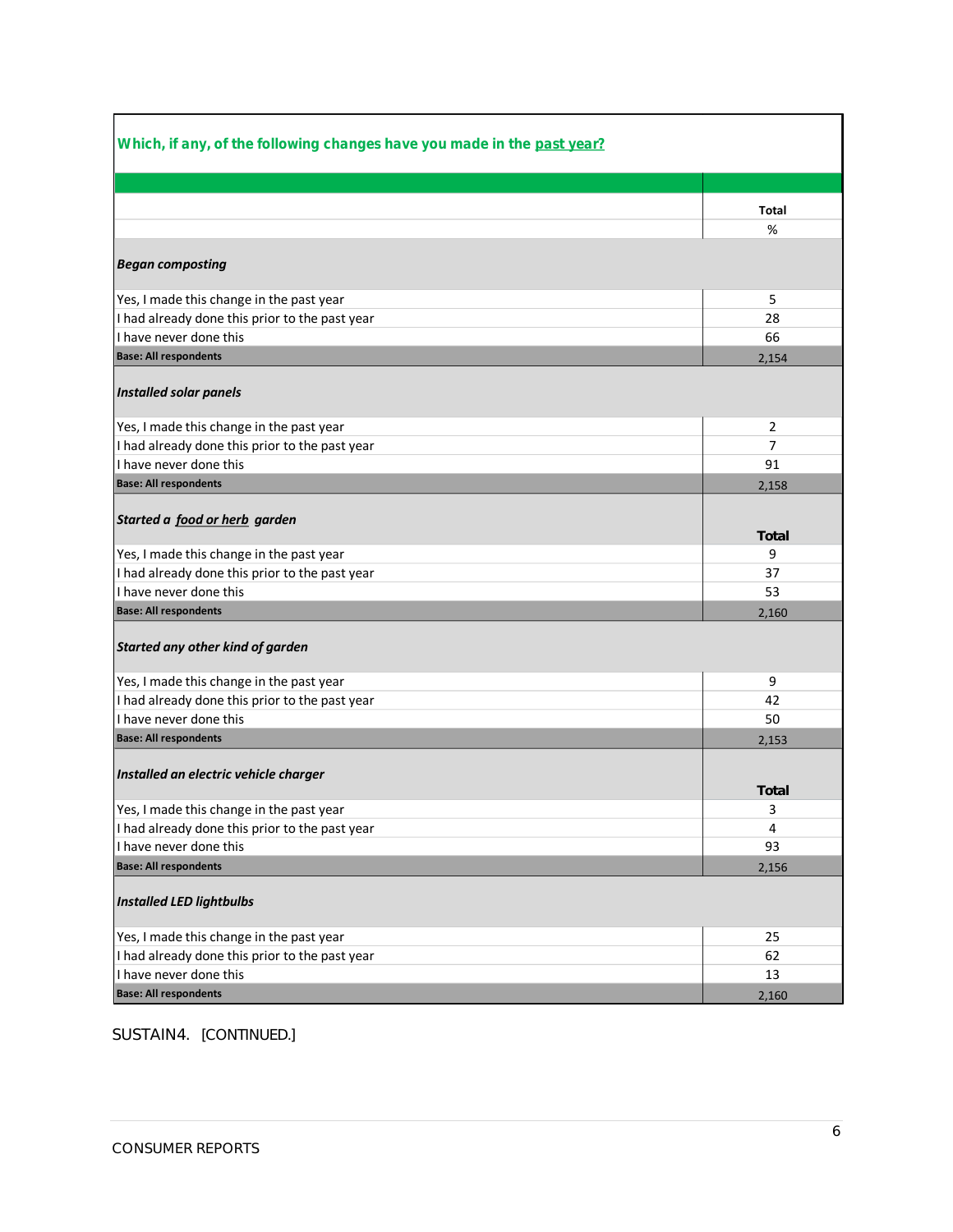| Began using a rain barrel                                                                                                       |       |
|---------------------------------------------------------------------------------------------------------------------------------|-------|
|                                                                                                                                 | Total |
| Yes, I made this change in the past year                                                                                        | 3     |
| I had already done this prior to the past year                                                                                  | 11    |
| I have never done this                                                                                                          | 86    |
| <b>Base: All respondents</b>                                                                                                    | 2,156 |
| Installed an appliance designed to use less water or electricity, like an energy-efficient dishwasher<br>or low-flow showerhead |       |
| Yes, I made this change in the past year                                                                                        | 16    |
| I had already done this prior to the past year                                                                                  | 49    |
| I have never done this                                                                                                          | 35    |
| <b>Base: All respondents</b>                                                                                                    | 2,159 |
| Purchased a reusable version of a traditionally disposable item, such as reusable plastic baggies,                              |       |
| straws, food wrap, coffee filters, etc.                                                                                         | Total |
| Yes, I made this change in the past year                                                                                        | 23    |
| I had already done this prior to the past year                                                                                  | 43    |
| I have never done this                                                                                                          | 34    |
| <b>Base: All respondents</b>                                                                                                    | 2,159 |

SUSTAIN5. *[SHOW QUESTION IF RESPONSE TO ANY SUSTAIN4 = 'I HAVE NEVER DONE THIS' OR SKIPPED.* SHOW EACH ITEM IF RESPONSE TO THAT ITEM IN SUSTAIN4 = 'I HAVE NEVER DONE THIS' OR SKIPPED. SHOW IN SAME ORDER AS SUSTAIN4. 'NONE OF THESE' ALWAYS SHOWN AT END.]

| Which, if any, of the following changes would you consider making in the coming year?                         |               |
|---------------------------------------------------------------------------------------------------------------|---------------|
| Select all that apply.                                                                                        |               |
|                                                                                                               |               |
|                                                                                                               | Total         |
|                                                                                                               | $\frac{9}{6}$ |
| Install LED lightbulbs                                                                                        | 37            |
| Start a food or herb garden                                                                                   | 29            |
| Purchase a reusable version of a traditionally disposable item, such as reusable plastic baggies,             |               |
| straws, food wrap, coffee filters, etc.                                                                       | 27            |
| Install an appliance designed to use less water or electricity, like an energy-efficient dishwasher or        |               |
| low-flow showerhead                                                                                           | 24            |
| Install solar panels                                                                                          | 24            |
| Start any other kind of garden                                                                                | 23            |
| Begin using a rain barrel                                                                                     | 23            |
| Begin composting                                                                                              | 17            |
| Install an electric vehicle charger                                                                           | 8             |
| None of these                                                                                                 | 36            |
| Base: Respondents who had not already done each action; "none of these" showed to all respondents who had not |               |
| already done any action on this list.                                                                         | 2,141         |